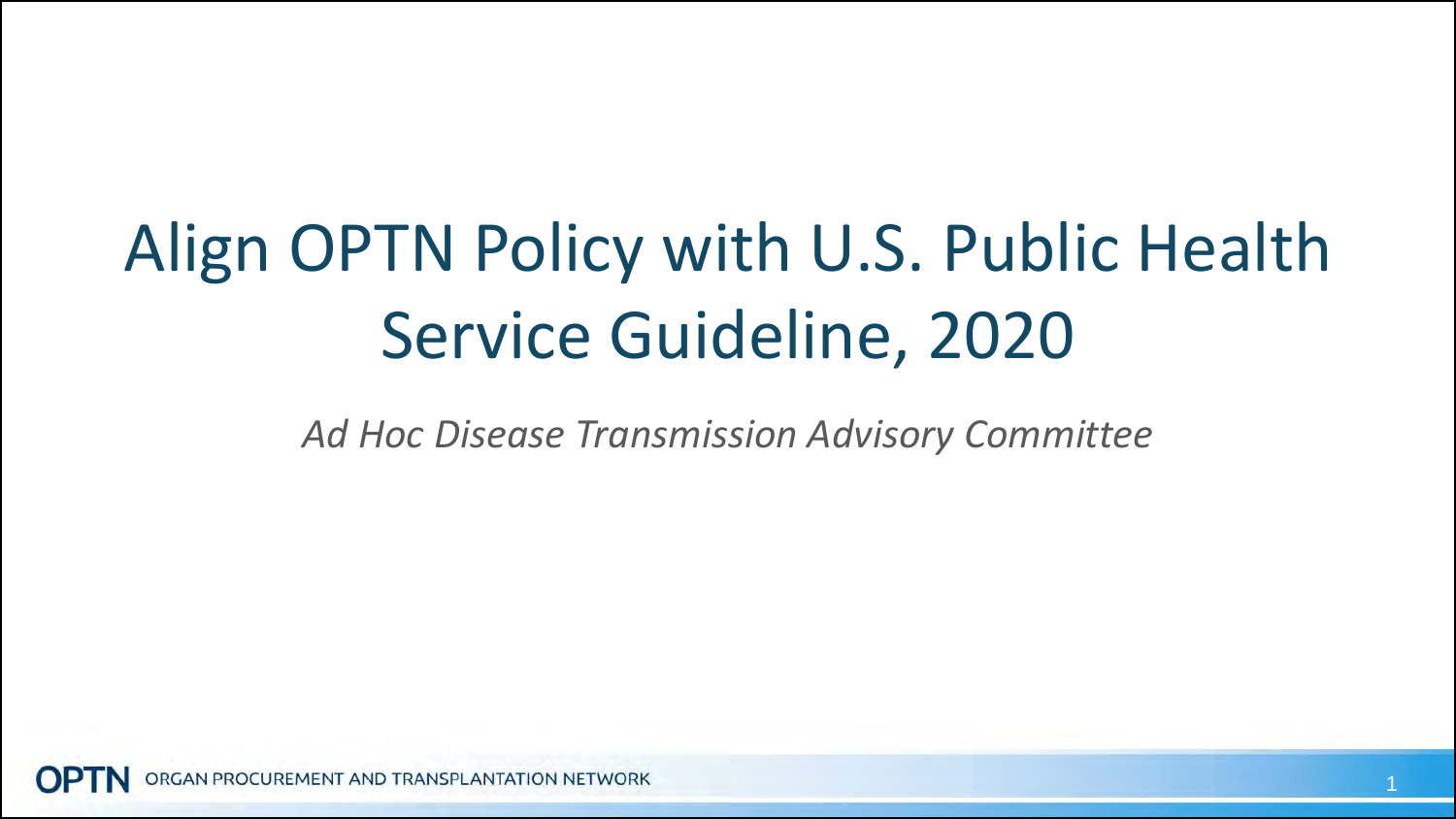### Purpose of Proposal

- In June 2020, the U.S. Public Health Service (PHS) updated the Guideline for assessing solid organ donors and monitoring transplant recipients for human immunodeficiency virus (HIV), hepatitis B virus (HBV), and hepatitis C virus (HCV) infection
- Final Rule requires that OPTN policies are consistent with the Guideline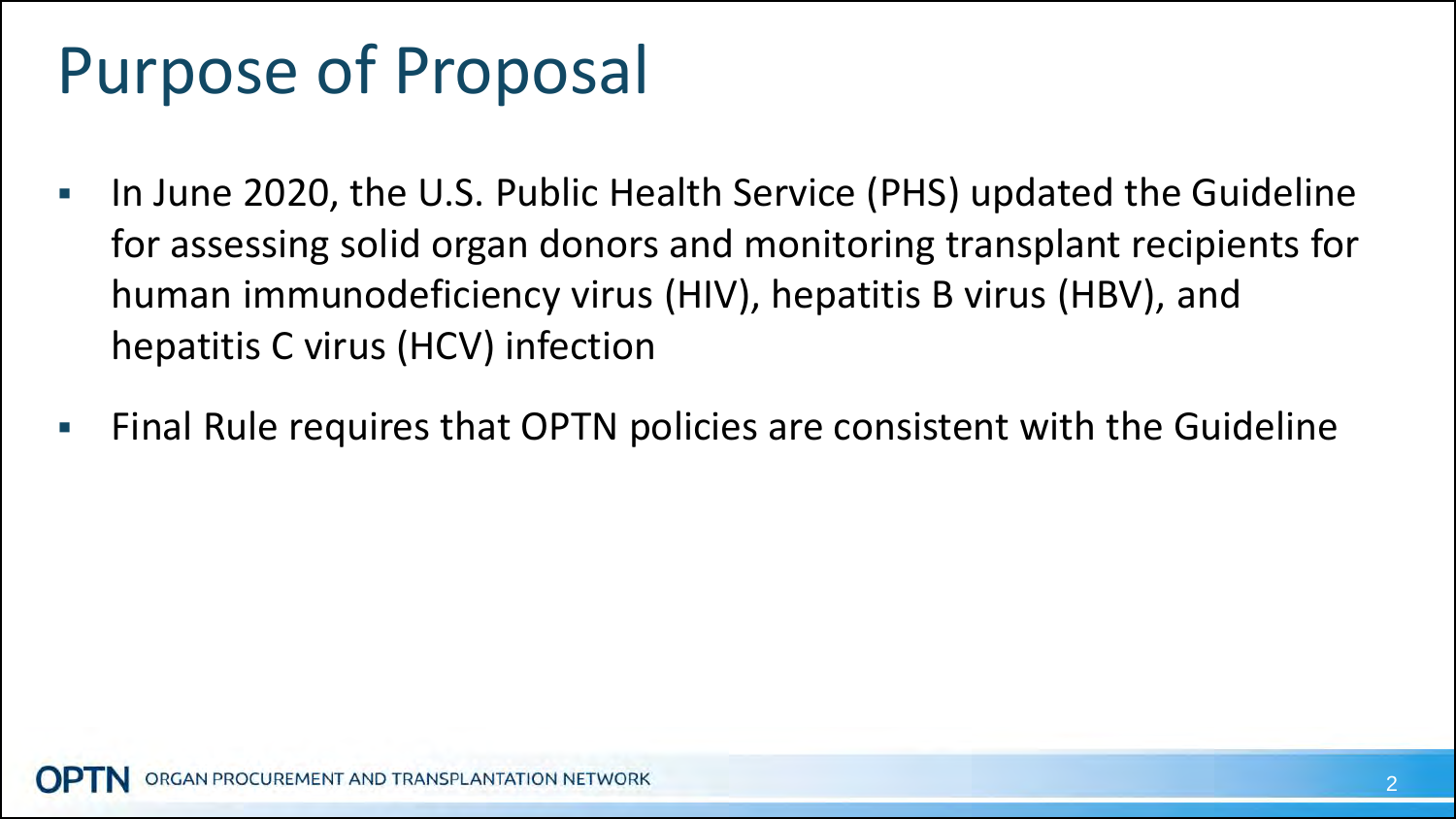### PHS Increased Risk Donor: 2007-2019

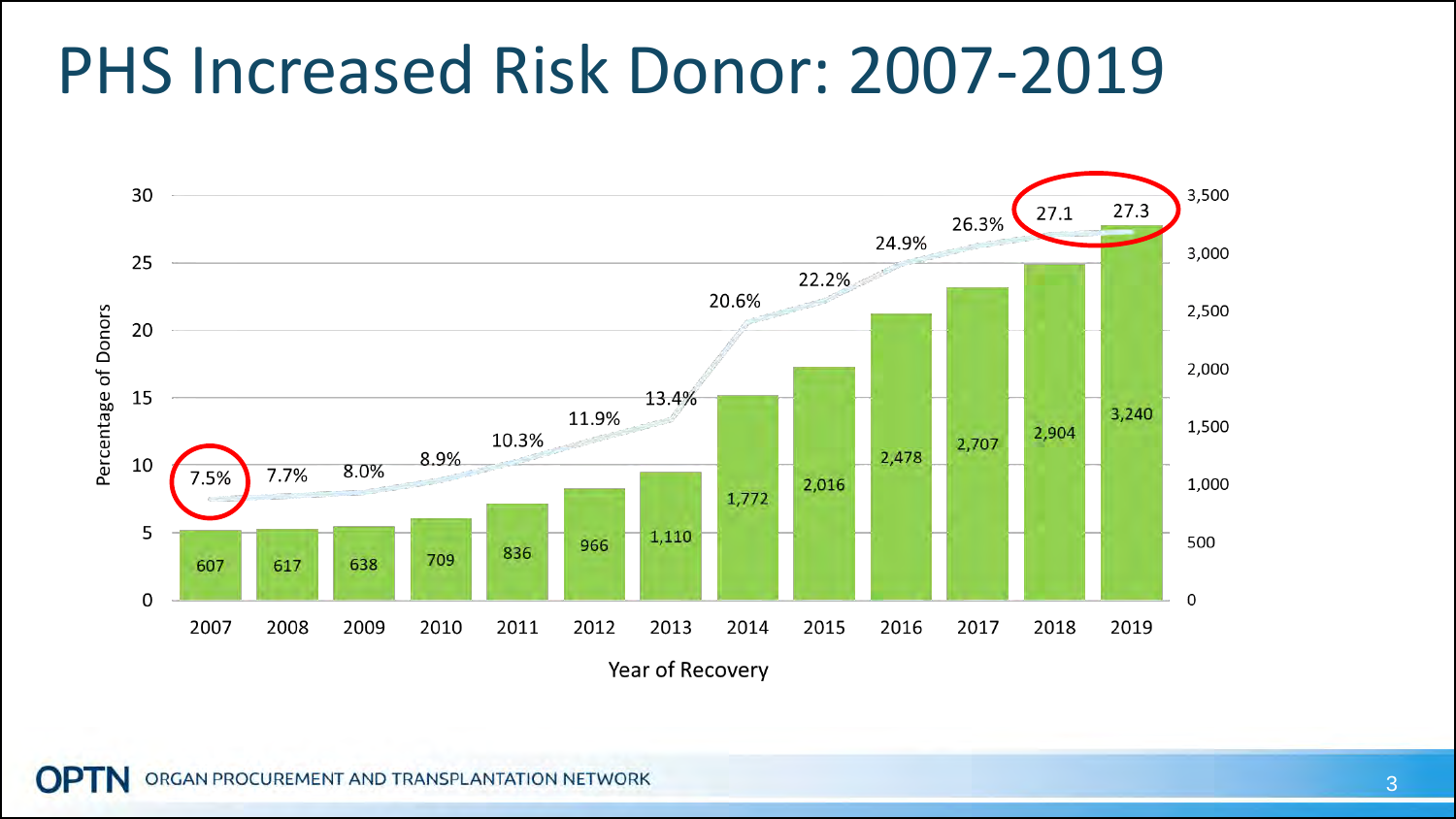## Major Areas of Policy Change

- **Risk assessment of living and deceased donors**
- Living and deceased solid organ donor testing
- Transplant candidate informed consent
- Recipient testing and vaccination
- Collection and storage of donor and recipient specimens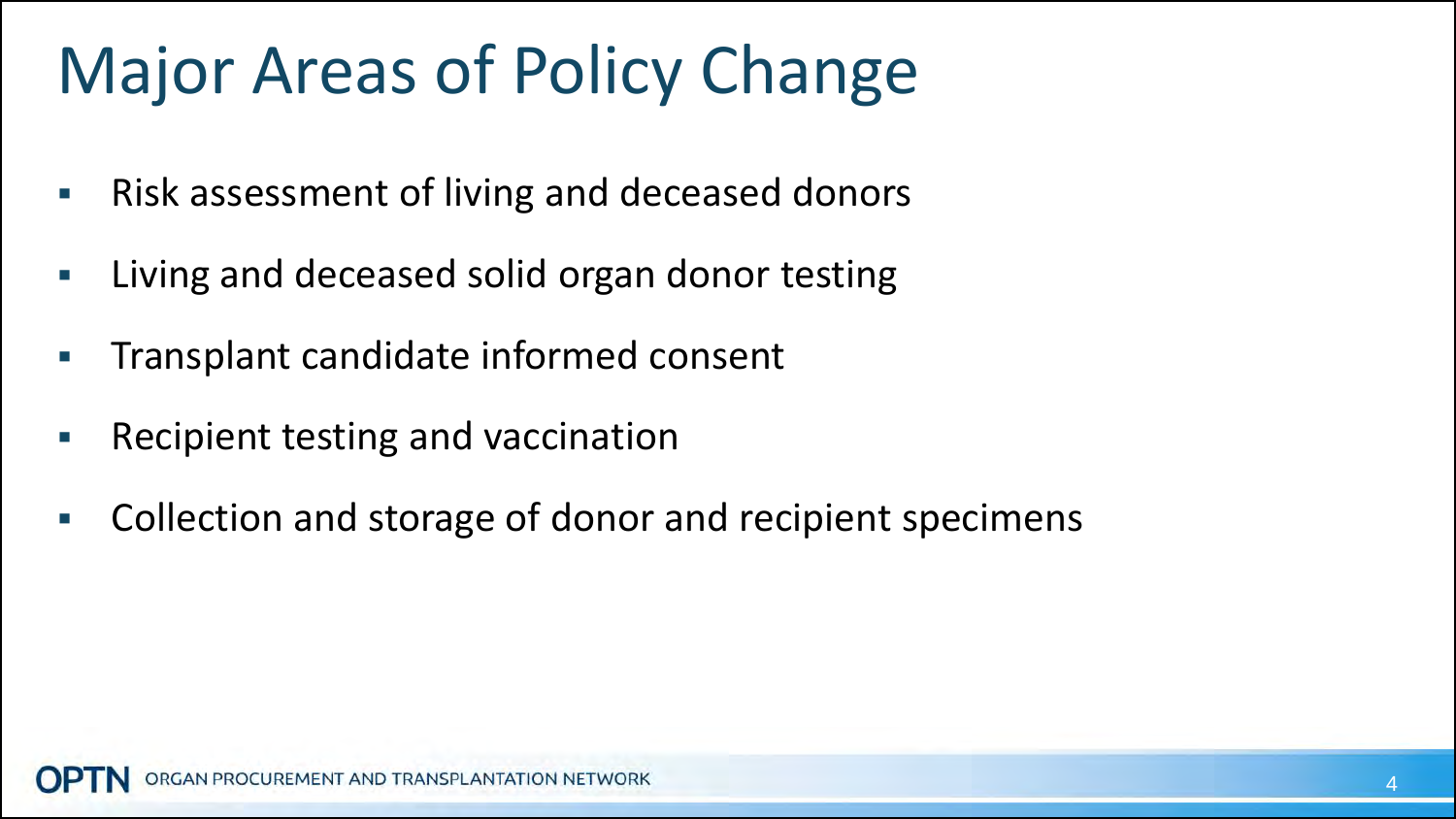## Proposal

- **Remove label "increased risk donor"**
- Shorten timeframe for donor risk criteria assessment from 12 months to one month
- Remove hemodilution as infectious disease risk criteria in policy
- Require deceased donor testing specimens drawn within 96 hours of procurement
- **Require living donor recovery hospitals to arrange storage of pre**transplant samples for 10 years
	- This matches current policy for deceased donor samples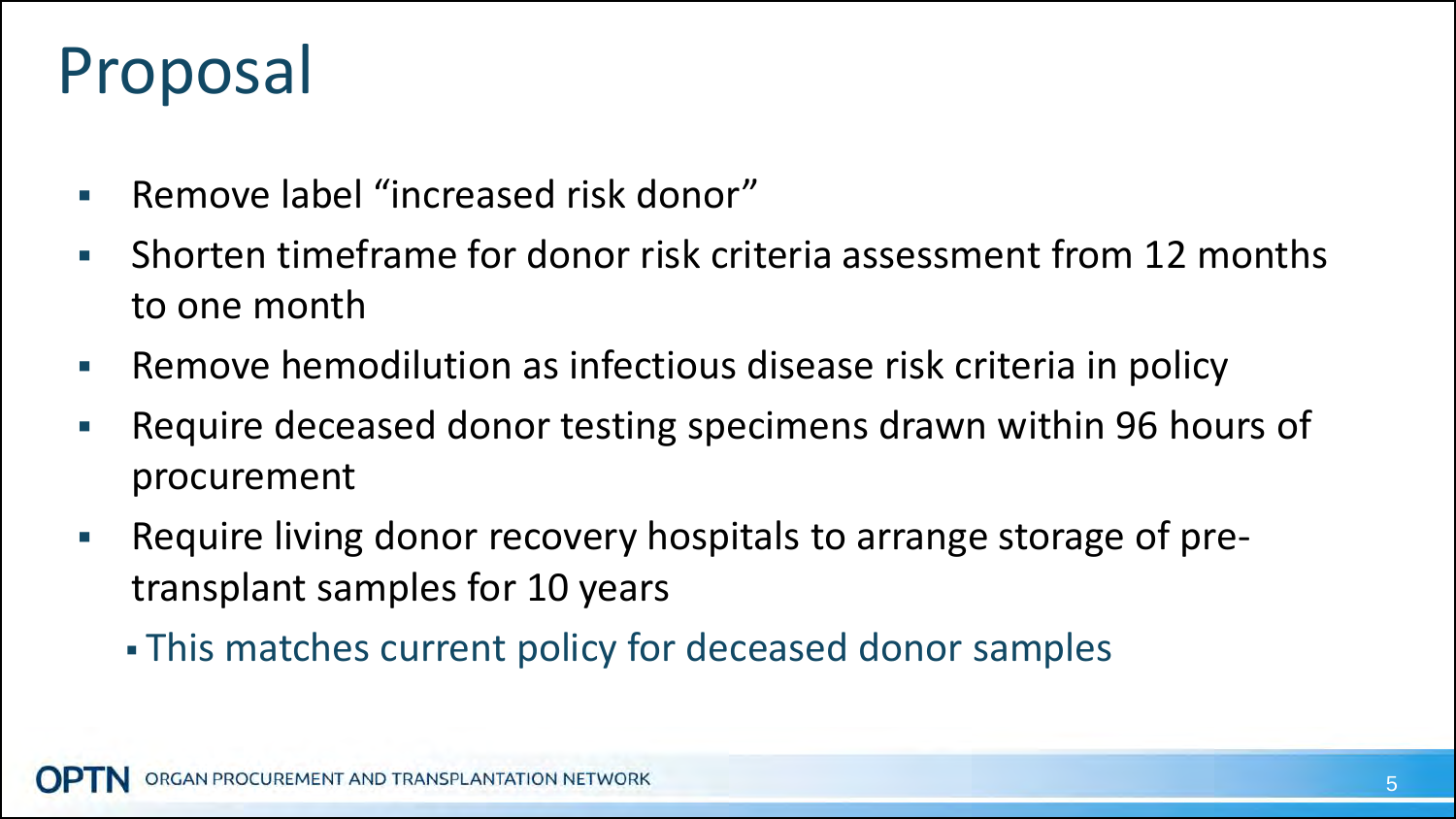## Proposal

- **Remove requirement for a separate informed consent when donors** meet risk criteria
- Require assessment of need for HBV vaccination during candidate medical evaluation and report vaccination status
- **Add required testing:** 
	- Candidate pre-transplant for HIV, HBV, and HCV during transplant hospital admission but before transplant occurs
	- Universal NAT for HIV, HBV, HCV on all transplant recipients 4-8 weeks after transplant
	- Liver recipient testing between 11-13 months post-transplant for HBV NAT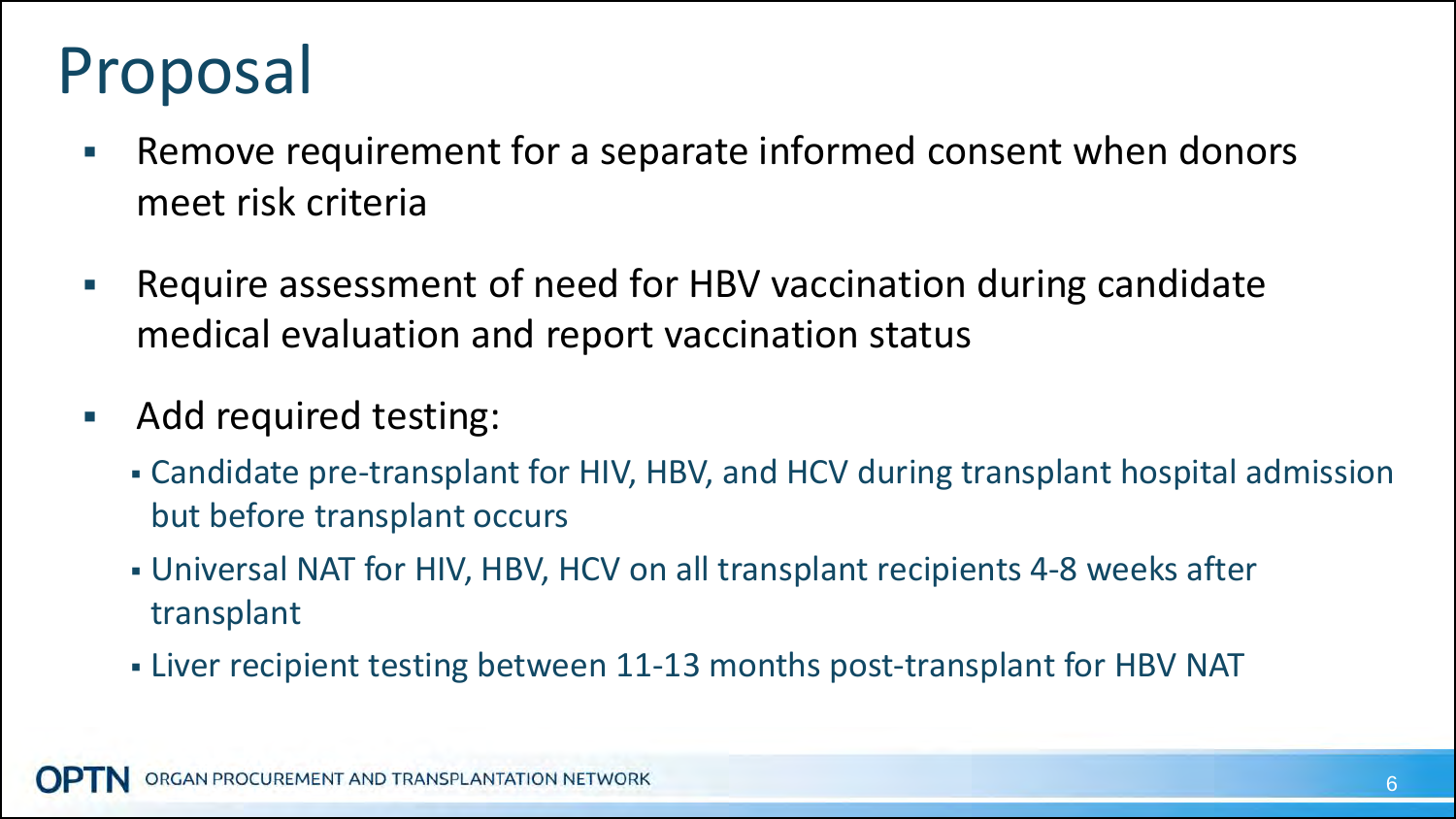### Member Actions

#### **OPO**

- Modify donor screening assessment for identifying donor risk criteria
- Obtain repeat tests if procurement does not occur within 96 hours when infectious disease samples first drawn

#### **Transplant Hospital**

- Complete additional required testing for living donors, candidates, and recipients
- Update candidate evaluations to include assessment for HBV vaccination need
- Report reasons HBV vaccination cannot be initiated or completed prior to transplant
- Arrange for living donor specimen storage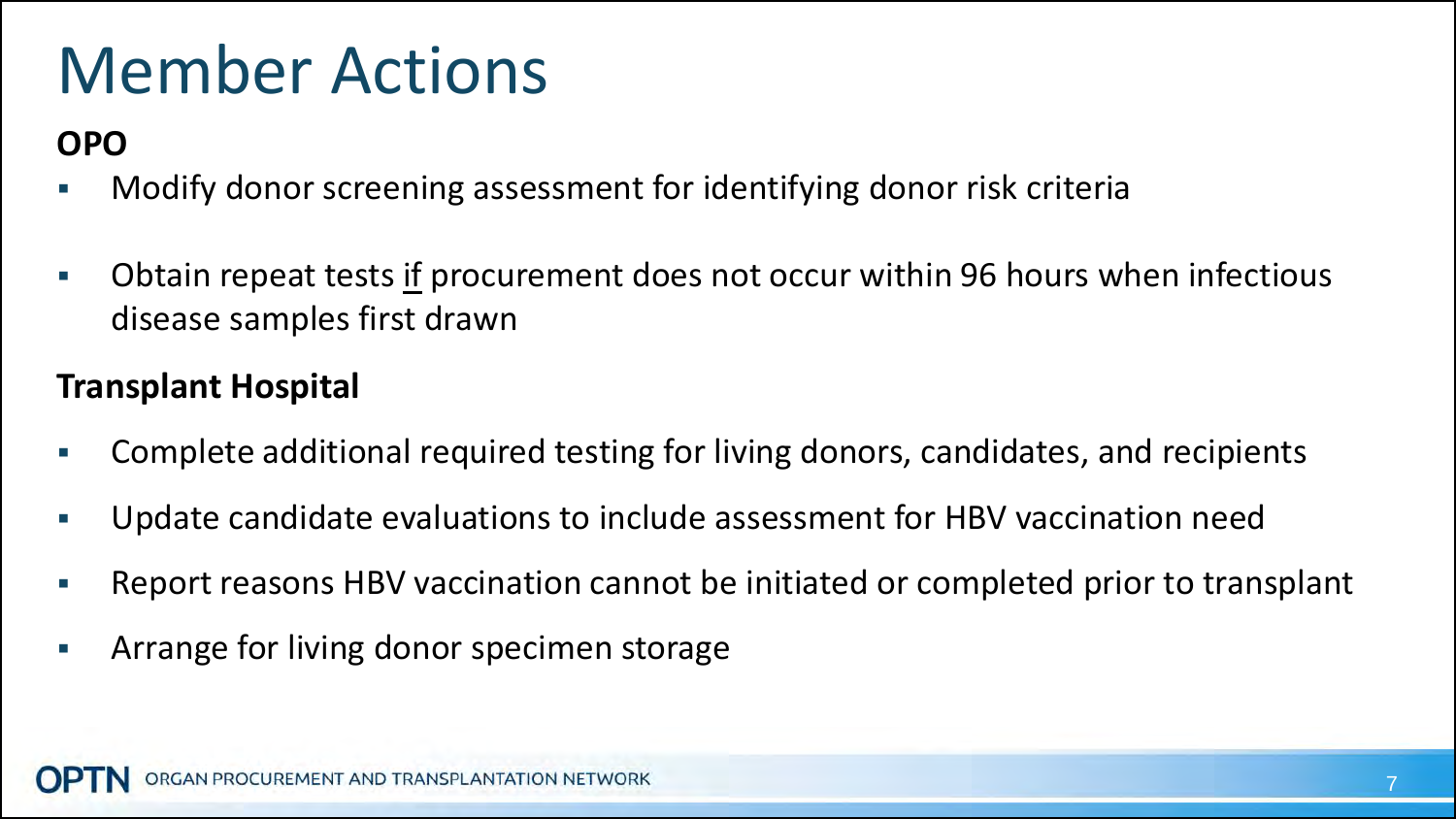### Feedback Requested

- 1) Data collection related to HBV immunity status may be expanded to include more specific information on HBV vaccination status and barriers to completion. Feedback is requested on the feasibility of and support for collecting additional data related to HBV vaccination status.
- 2) What is the appropriate length of time to require living donor specimens be stored by recovery hospitals? Why?
- 3) In order to evaluate the effectiveness of the revised *PHS Guideline*, reporting of additional specific risk criteria by OPOs would be needed. Feedback is sought on the feasibility of additional reporting of specific risk criteria.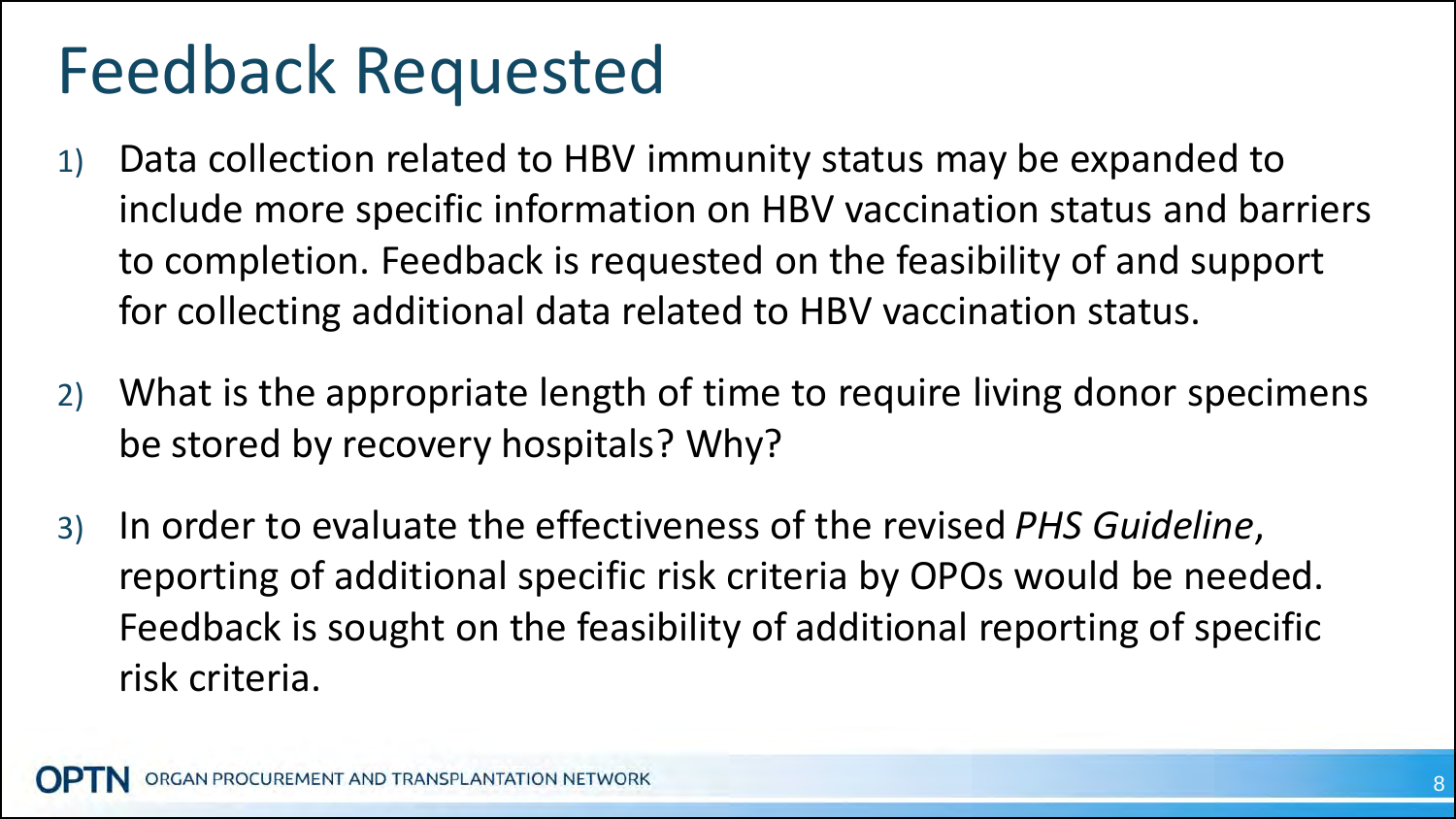### Feedback Requested

- 4) Hemodilution was removed from the PHS risk criteria for 2020. Please comment on whether hemodilution should remain in policy.
- 5) Please comment on the post-transplant testing requirements in policy, as part of this proposal:
	- HIV, HBV, and HCV NAT at four to eight weeks post-transplant
	- HBV NAT at eleven to thirteen months post-transplant for liver recipients

### *Please introduce yourself when you speak*

OCUREMENT AND TRANSPLANTATION NETWORK